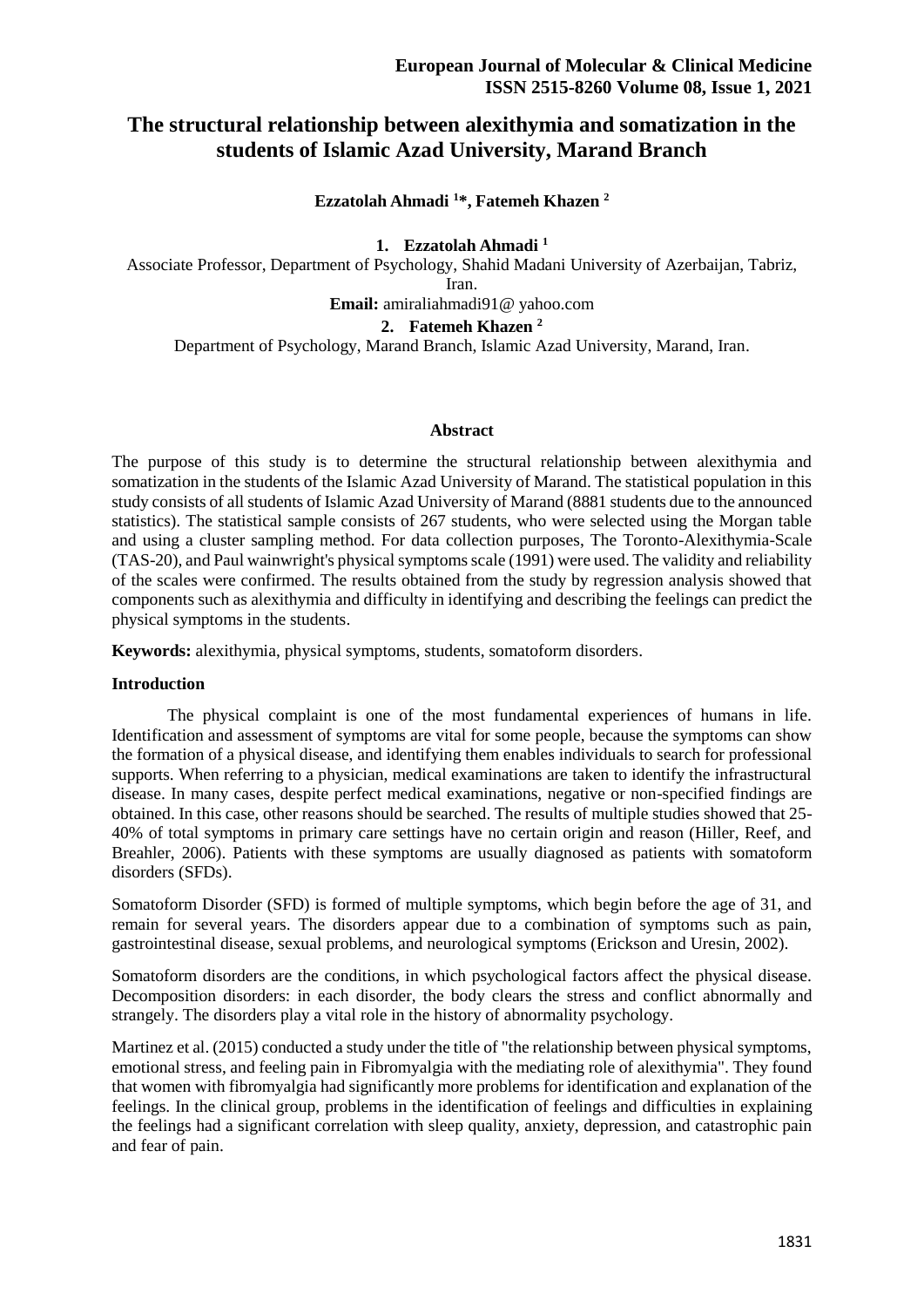Now, types of alexithymia are discussed due to the theoretical significance of each type (development of personality theory concerning biological factors) and practical meanings (mental health, stress resistance, psychotherapy, interpersonal relationships, job interests, and creativity) (Bermond, Vorst, and Moormann, 2016). On the contrary, difficulty in identifying the emotions and difficulty in describing the feelings are correlated to environmental factors. The study conducted by Igracias on lots of placentas of the twins showed that genetic factor has a significant effect on all parts of alexithymia. The recent investigations have shown that two polymorphism genes of COMT and BDNF are correlated to alexithymia (Karukivi, 2018, 3). The investigations show that the correlation between difficulty in identifying and describing the feelings and somatoform disorders is neglected more and less. According to the problems of the youths, this study tends to answer the question that whether there is a correlation between difficulty in identifying and describing feelings and somatoform disorders or not?

### **Methodology**

The present study is applied research. The data collection method in this study is the field method. In terms of nature, this is a descriptive-correlative study. The statistical sample n this study consists of 267 students of the Islamic Azad University of Marand. Samples were selected using Morgan Table and using a cluster sampling method. For data collection, a standard questionnaire was used as follows:

### **The Toronto-Alexithymia-Scale (TAS-20):**

The Persian version of the Toronto Alexithymia Scale (TAS-20) (Bagby, Parker, and Taylor, 1994) is a 20-item test that measures three subscales of difficulty in identifying emotions, difficulty in describing emotions on a 5-point Likert scale from (1=totally disagree) to (5=totally agree). A total score is also measured from the sum of the scores of 3 subscales for alexithymia. This scale is adequate for general and clinical samples, and can be implanted in a group or individually due to the conditions. The psychometric specifications of the TAS-20 are confirmed in multiple studies (Parker, Taylor, and Bagby, 2001, 2003; Taylor and Bagby, 2000), and the Persian version of TAS-20 is also confirmed in relevant studies (Besharat, 2007 (a), 2007 (b), and 2008). The scoring method in this scale is as follows: first, the score of items 4, 5, 10, 18, and 19 are reversed. Then, the score of each item is specified as follows: disagree=1, disagree=2, not disagree with =3, agree=4, and agree=5. Afterward, the score of each subscale including difficulty in identifying emotions and difficulty in describing emotions were measured by summation of scores of items of each subscale.

### **Paul wainwright physical symptom scale (1991)**

The scale contains 18 items and is prepared by Paul wainwright in 1991 to measure physical symptoms such as heart palpitations, dizziness, etc. Scoring the scale is in 4 points (0=never, 1-sometimes, 2=most of the time, and 3=always). According to this method, the obtained scores are summated and the judgment is done based on the low level of the score (0), intermediate level (36), and high level of scores (54). The score in the range of (0-18) is low (physical symptoms such as heart palpitations and dizziness). The score in range (18-36) is intermediate (physical symptoms such as heart palpitations, dizziness), and the score above 36 is high (physical symptoms such as heart palpitations, dizziness). The reliability of the scale was confirmed by two times implementation within two weeks in Isfahan to 0.68. Besides, the validity of the scale is also confirmed.

#### **Results**

As it is presented in table 1, 859 participants are female (59.6%) and possess the highest frequency. 818 individuals are male (41.4%).

|      | <b>Table 1:</b> hequency distribution based on genuer |         |           |                      |  |  |  |  |  |  |
|------|-------------------------------------------------------|---------|-----------|----------------------|--|--|--|--|--|--|
|      | Gender                                                | Percent | Frequency | Accumulative percent |  |  |  |  |  |  |
|      | Female                                                | 6.59    | 859       | 5.59                 |  |  |  |  |  |  |
| Male |                                                       |         | 818       |                      |  |  |  |  |  |  |
|      | Total                                                 |         | 762       |                      |  |  |  |  |  |  |

**Table 1:** frequency distribution based on gender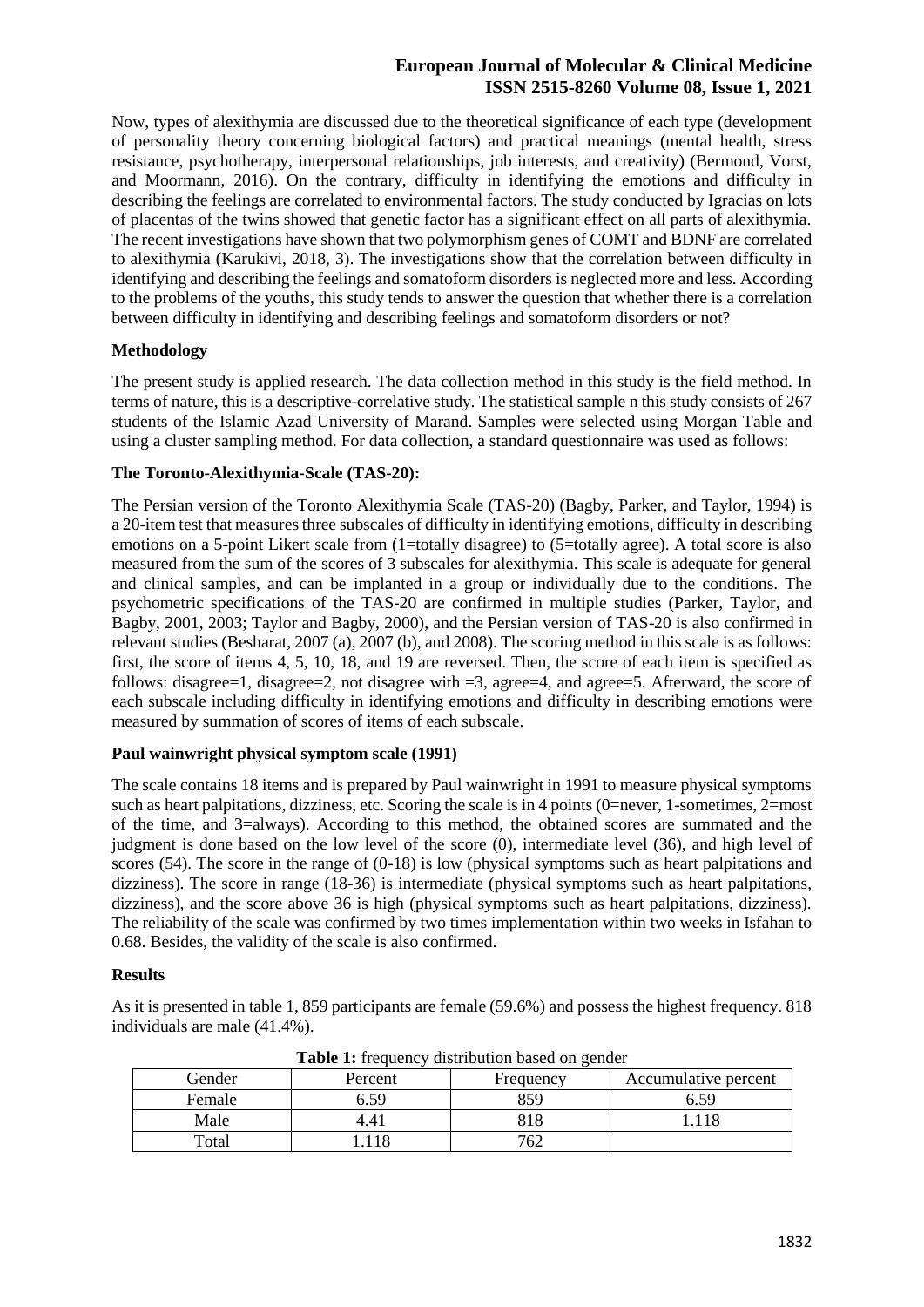According to the information relevant to table 2 in the analysis of the correlation between difficulty in identifying the emotions and physical symptoms among the students of Islamic Azad University of Marand, the Pearson correlation test was used. The correlation was obtained at  $r=714.1$ . According to the significance level (1.118), which is lower than  $\alpha$ =15.1, there is a significant and positive correlation between difficulty in identifying the emotions and physical symptoms. According to the obtained value of correlation, the direction of the correlation is direct and is in average intensity. It means that increase (decrease) in the difficulty of identifying the emotions among students of the Islamic Azad University of Marand, the level of physical symptoms can also be increased (decreased).

| Descriptive variable statistics |                           |                          |          |  |  |  |  |
|---------------------------------|---------------------------|--------------------------|----------|--|--|--|--|
|                                 | Difficulty in identifying | Difficulty in describing | Physical |  |  |  |  |
|                                 | emotions                  | emotions                 | symptoms |  |  |  |  |
| Number                          | 762                       | 762                      | 762      |  |  |  |  |
| Min                             | 2.11                      | 5.11                     | 88.11    |  |  |  |  |
| Max                             | 34.11                     | 73.11                    | 21.11    |  |  |  |  |
| Mean                            | 88.26                     | 84.84                    | 78.56    |  |  |  |  |
| <b>SD</b>                       | 5.27                      | 3.43                     | 8.25     |  |  |  |  |

| Table 2: descriptive variable statistics |  |
|------------------------------------------|--|
|                                          |  |

Table 2 shows that the mean value of difficulty in describing emotions is equal to 84.84 and the standard deviation is equal to 43.3. The least mean value among subscales of alexithymia belongs to this variable. Besides, the mean value of the appearance of physical symptoms in the students is equal to 56.78.

| Pearson correlation coefficient |     |       |                           |  |  |  |  |
|---------------------------------|-----|-------|---------------------------|--|--|--|--|
|                                 |     | 714.1 |                           |  |  |  |  |
|                                 | Sig | 1.118 | Difficulty in identifying |  |  |  |  |
| Physical symptoms               |     | 62.1  | emotions                  |  |  |  |  |
|                                 |     | 1.18  |                           |  |  |  |  |
|                                 |     | 1.885 | Difficulty in describing  |  |  |  |  |
| Physical symptoms               | Sig | 1.118 | emotions and physical     |  |  |  |  |
|                                 |     |       | symptoms                  |  |  |  |  |

**Table 3:** testing the correlation between difficulty in identifying emotions and physical symptoms

\*\*Correlation is significant at the level of 18.1

According to the information in table 3, there is a significant and positive correlation between difficulty in describing emotions and physical symptoms. According to the obtained value of correlation, the direction of the correlation is direct and has medium intensity. It means that the increase (decrease) in the difficulty of describing emotions among the students of the Islamic Azad University of Marand can increase (decrease) the physical symptoms. Table 4 shows the results of multivariate linear regression using the stepwise method for the prediction of research variables. Clearly, in the regression analysis, the variable of difficulty in describing emotions, the correlation coefficient has reached 362.1. The increased correlation for the difficulty in describing emotions is equal to 735.1. In the third step, by adding a variable of difficulty in identifying emotions, the correlation has reached 398.1. The value of the increased correlation coefficient for the difficulty of identifying emotions is obtained to 138.1.

**Table 4:** Results of regression analysis

| Results of regression analysis     |                            |             |             |                       |  |  |  |  |
|------------------------------------|----------------------------|-------------|-------------|-----------------------|--|--|--|--|
| <b>Variables</b>                   | Adj. correlation<br>Sum of |             | Correlation | <b>Estimated std.</b> |  |  |  |  |
|                                    | coefficient                | correlation | coefficient | error                 |  |  |  |  |
| Physical symptoms                  | 1.184                      | 1.182       | a1.837      | 3.9794                |  |  |  |  |
| Difficulty in describing emotions  | 1.838                      | 1.835       | a1.362      | 7.8756                |  |  |  |  |
| Difficulty in identifying emotions | 1.855                      | 1.859       | a1.398      | 3.5915                |  |  |  |  |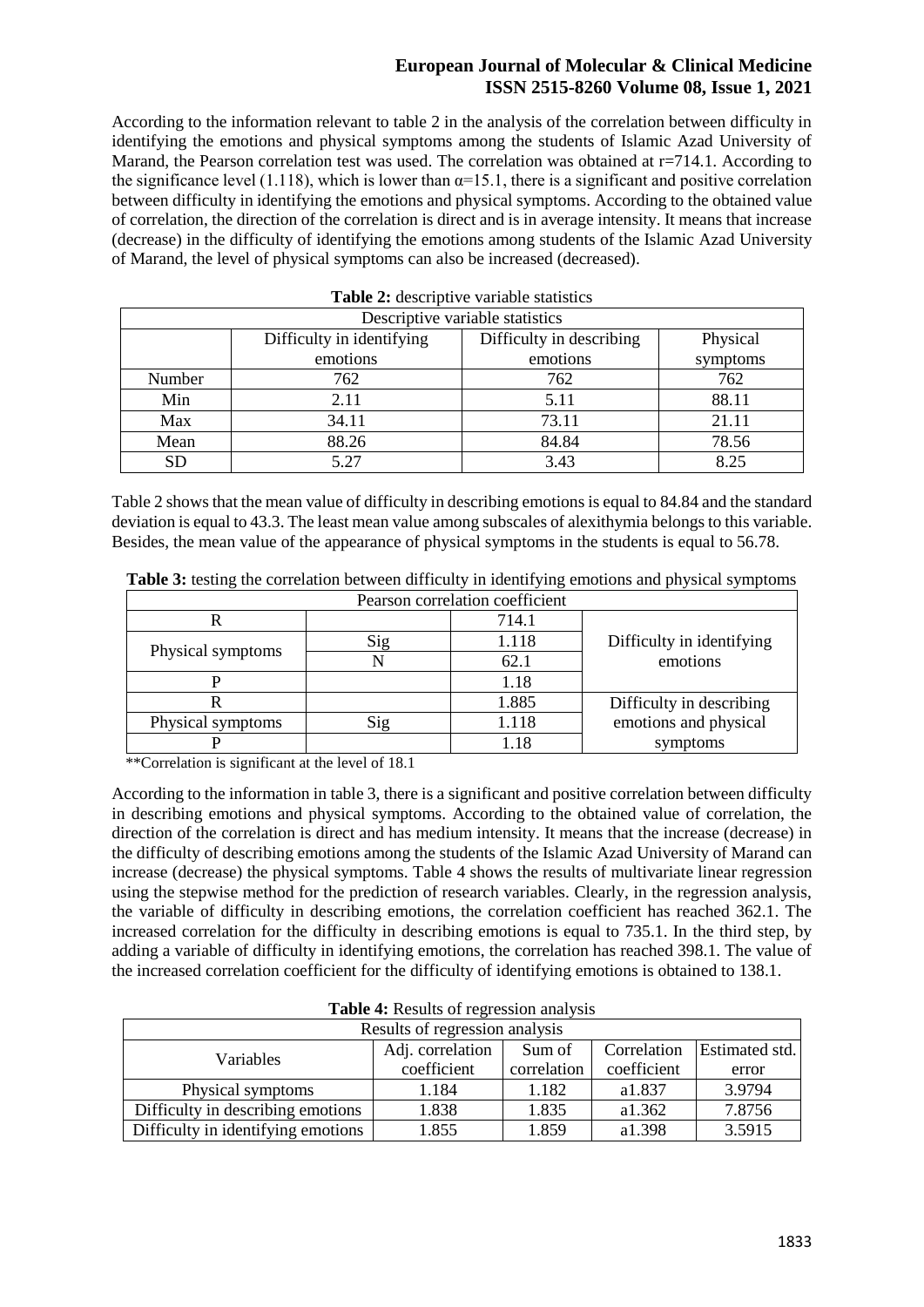The results of the study showed that there is a significant and positive correlation between them. With the increase (decrease) in difficulty in identifying emotions, the physical symptoms are increased (decreased) in the students.

| Source of variance | Sum of squares | Df  | Mean squares |        | Sig   |
|--------------------|----------------|-----|--------------|--------|-------|
| Regression         | 752.27243      |     | 938.6810     | 30.016 | 0.000 |
| Residual           | 716.59449      | 262 | 907.226      |        |       |
|                    |                |     |              |        |       |
| Total              | 468.86693      | 266 |              |        |       |

**Table 5:** multiple analysis of variance

Multiple variance analysis by the stepwise method was used to predict the alexithymia and its subscales and specified the physical symptoms. As the table shows, analysis of variance confirms the reliability of stepwise regression in the prediction of alexithymia and its subscales, and the physical symptoms  $(F_0 = 30.016, p<0.01).$ 

| Fitness indices                                                                                                                                                                                                              | X2      | X2/df | DfI | <b>GFI</b> | AGFI NFI                                                                                     | <b>CFI</b> | <b>IFI</b> | <b>TLI</b> | <b>RSMEA</b> |
|------------------------------------------------------------------------------------------------------------------------------------------------------------------------------------------------------------------------------|---------|-------|-----|------------|----------------------------------------------------------------------------------------------|------------|------------|------------|--------------|
| Proposed model $\begin{vmatrix} 246.120 \\ 22 \end{vmatrix}$ $\begin{vmatrix} 22 \\ 11.187 \\ 0.909 \end{vmatrix}$ 0.813 $\begin{vmatrix} 0.853 \\ 0.863 \end{vmatrix}$ 0.864 $\begin{vmatrix} 0.775 \\ 0.775 \end{vmatrix}$ |         |       |     |            |                                                                                              |            |            |            | 0.137        |
| First revised<br>model                                                                                                                                                                                                       | 248.738 | 23    |     |            | $\vert 10.815 \vert 0.908 \vert 0.821 \vert 0.851 \vert 0.862 \vert 0.863 \vert 0.784 \vert$ |            |            |            | 0.134        |
| Final model                                                                                                                                                                                                                  | 59.537  | - 21  |     |            | $\vert 2.835 \vert 0.976 \vert 0.949 \vert 0.964 \vert 0.976 \vert 0.977 \vert 0.960 \vert$  |            |            |            | 0.058        |

**Table 6:** fitness of the proposed model with the data based on fitness index

The table shows the fitness indices of the proposed model. The primary results show that the fitness indices in the proposed model are at the desired level. the chi-square  $(x2)$  index, the  $x2/df$  index, goodness of fit index (GFI), adjusted goodness of fit index (AGFI), normalized fit index (NFI), comparative fit index (CFI), incremental fit index (IFI), Tucker–Lewis index (TLI), and the Root Mean Square Error (RMSE) index show the acceptable fitness of the proposed model with the data. Figure 1 shows the final model of the research, along with the standard path coefficients.



**Figure 1:** the proposed model of the research with the standard coefficients (all coefficients are significant at the level of  $p<0.01$ )

## **Discussion and Conclusion**

The results obtained from the study showed that there is a significant and positive correlation between the difficulty in identifying emotions and physical symptoms. The findings of the study are consistent with the findings of Ghorbani et al. (2017), Bartez et al. (2015). When the alexithymia information is not capable to get the cognitive processing of the perceptions, the individuals become distressed emotionally and cognitively. Such disability can disrupt the organization of their emotions and cognitions. Because of lack of emotional consciousness and inability of cognitive emotion processing, these individuals are unable to identify, understand, or describe their emotions, and have restricted ability to cope with stressful conditions. One of the methods to control the stresses can be alexithymia and discharge of the emotions caused by stress or disease. If the emotions are not discharged and the individual is unable to express negative emotions verbally, the psychological part of alexithymia and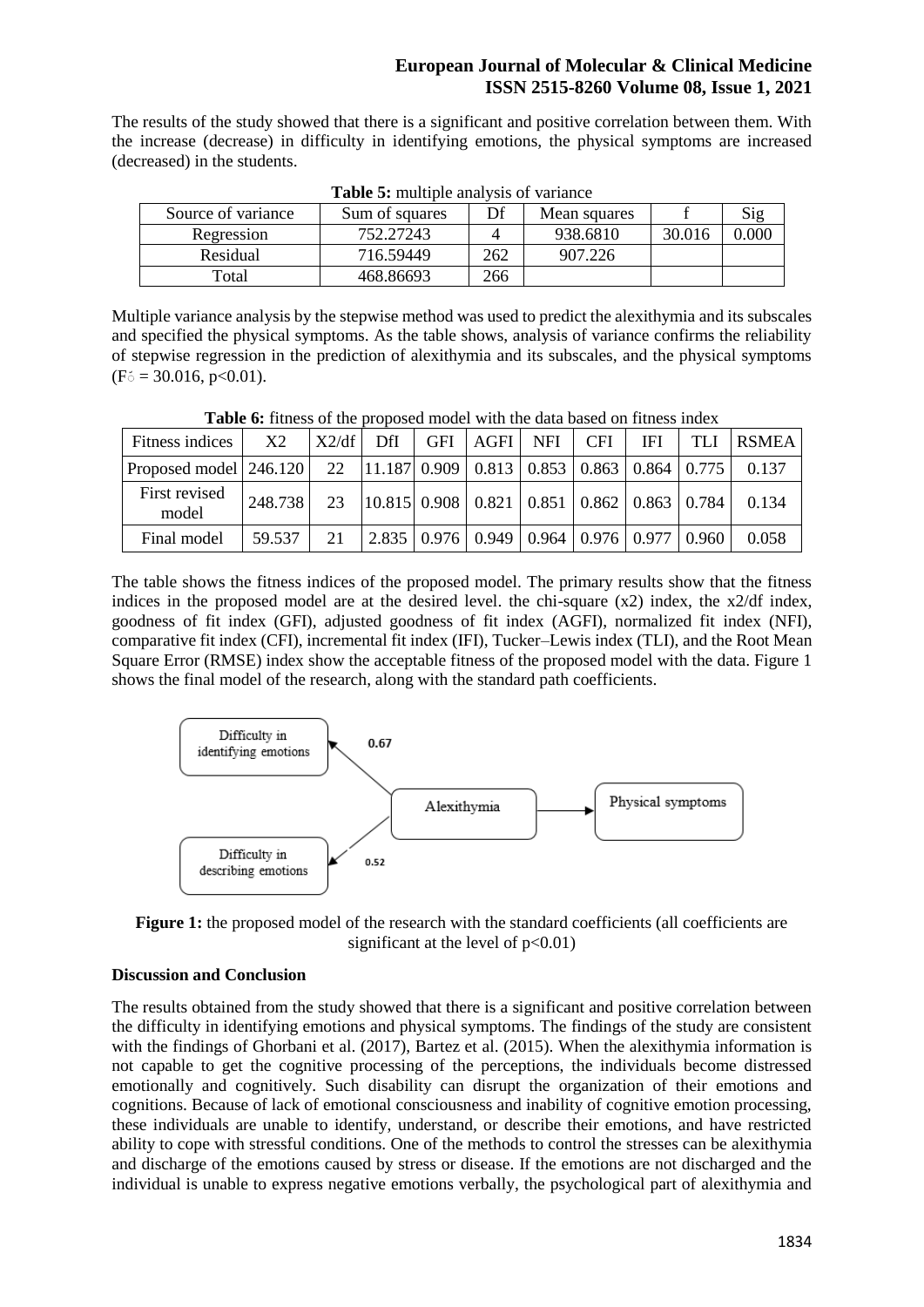distress systems such as depression and anxiety is increased. Hence, individuals with the capability of identifying their emotions and expressing the emotional states effectively can cope with the daily problems of life better than others. They can also cope with the environment and others successfully. As a result, these individuals are healthier than others physically and mentally. Individuals with physical symptoms have indistinguishable emotions because of the pain and difficulties of the disease and the emotions come with physiologic arousal. However, because of difficulty in distinguishing the description and regulating the emotions, the arousal remains active and is not eliminated. This can disrupt the automatic neurotic system and immune system. Hence, based on the results of this study, it could be mentioned that difficulty in identifying the general health of individuals can play a key role. Besides, there was a significant and positive correlation between difficulty in describing emotions and physical symptoms. With the increase (decrease) in describing the emotions of students, their physical symptoms were also increased (decreased). The findings of this study are consistent with the findings of Pedrosa et al. (2009) and Mark et al. (2010). Individuals with physical symptoms and acute alexithymia are unable to understand and describe the emotions of self and others. They show poor talent in sympathy. Those individuals with improper emotional status can't contact other people properly and weakly cope with others. Therefore, they are prepared to suffer from various types of psychological disorders. On the other hand, they have lower coping capability. Besides, the ability of sympathy as a vital issue in critical conditions such as disease is decreased in individuals with acute alexithymia, and this can be a threat to their general health.

The results of this study are consistent with the findings of Besharat et al. (2014). Emotion regulation is an axial process for all aspects of human performance and plays a vital role in the methods of coping with stressful experiences and happy experiences. Emotion regulation refers to the ability to understand the emotions, adjust, and experience the emotions, and to express them. The construct plays a key role in starting, increasing, preserving, or decreasing the positive and negative emotions in response to environmental events. This is because; it affects the physiologic, behavioral, and empirical processes and can play a mediating role in the correlation between difficulty in describing and identifying the emotions and having objective thought about that, and the physical symptoms such as physical pains, heart palpitations, etc. The major limitations of the study include the lack of using other research instruments such as interviews, along with self-report instrument (questionnaire) and doing the work just in Marand and university.

### **Reference**

1. Besharat, Mohammad Ali; Mohammadi Hosseini Nejad, Elahe; Gholam-Ali Lavasani, Massoud (2014), The mediating role of cognitive emotion regulation strategies in the relationship between emotional malaise, anger and rumination of anger with my defense styles, Journal of Contemporary Psychology, Vol.9, Number 2.

2. Besharat, Mohammad Ali; Ganji, Pooyesh (2012), The moderating role of attachment styles in the relationship between emotional distress and marital satisfaction, Journal of Principles of Mental Health, Vol.14 (4), pp. 35-324.

3. Paul wainwright (1999), Controlling Anxiety and Stress, Ghazal Publications - First Edition.

4. Peyvastegar, Mehrangiz; Heidari Abdi, Ahmad (2008), Comparison of the Relationship between Emotional Cognitive Regulation Strategies and Depressive Symptoms in Adolescents Referred to Medical Centers (Psychiatry) and Other Adolescents, Journal of Applied Psychology, Vol.2, Number 2, pp. 563-5479.

5. Zare, Hussein; Solgi, Zahra (2012), the Relationship between Cognitive Emotion Regulation Strategies and Depression, Anxiety and Stress in Students, Quarterly Journal of Mental Health Research, Vol.6, Number 3.

6. Samani, Siamak, Shegefti, Nadereh. (2011). The mediating role of cognitive emotion regulation for parenting and emotional problems. Journal of Psychological Methods and Models, 1 (3): 111-124.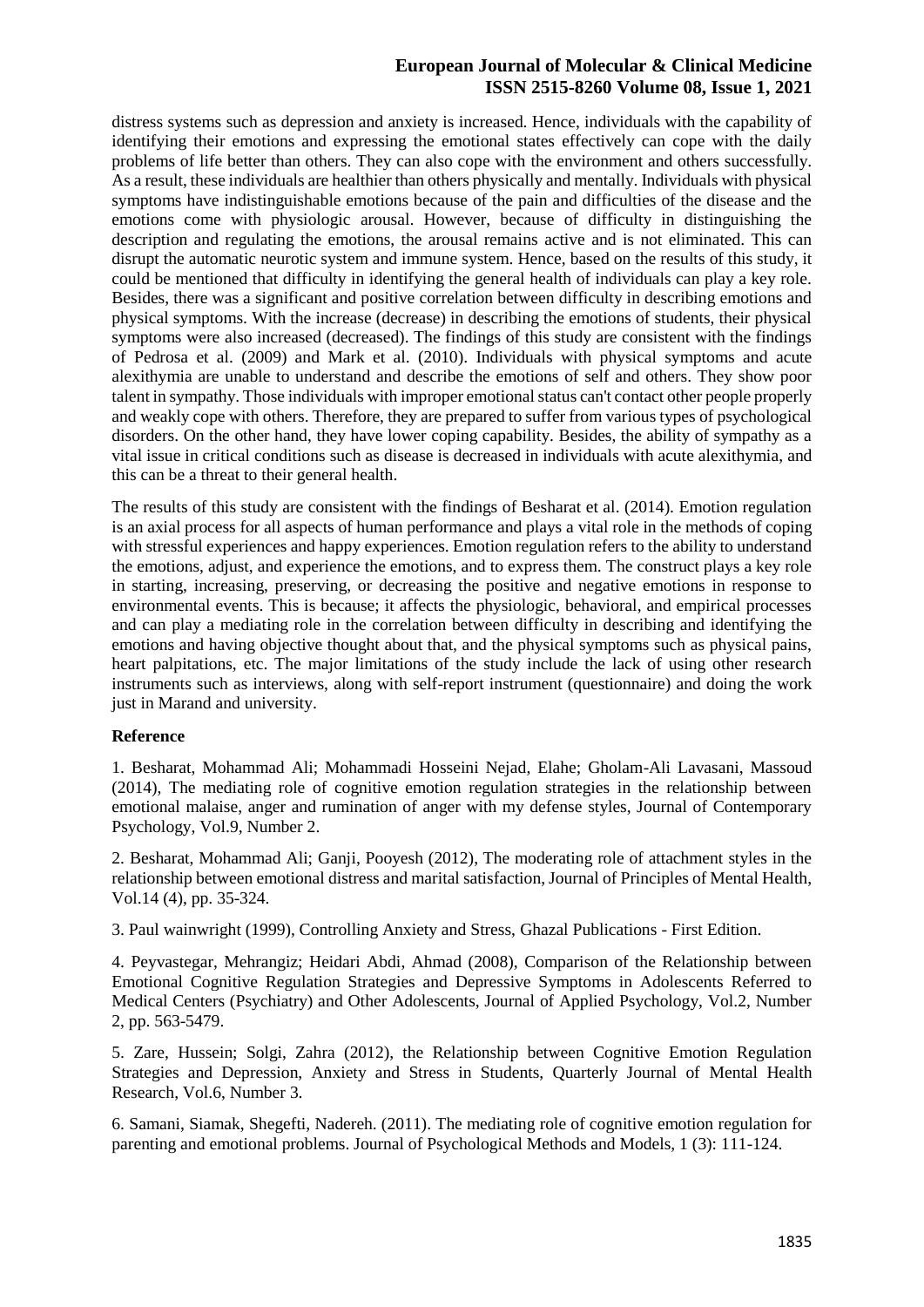7. Sajjadi, Masoumeh Sadat; Askarizadeh, Ghasem (2015), The role of mindfulness and cognitive strategies of emotion regulation in predicting psychological symptoms of medical students, Bi-Quarterly Journal of Medical Education Strategies, Vol.8, Number 5.

8. Salehi, Azam; Baghbanov Iran; Bahrami, Fatemeh; Ahmadi, Seyed Ahmad (2011), The Relationship between Cognitive Strategies for Emotion Regulation and Emotional Problems concerning Individual and Family Factors, Family Counseling and Psychotherapy Quarterly, First Year, No. 1.

9. Azimzadeh, Arezoo; Hayati Mojgan; Tohid Shir Alipour and Yousef Sadeghi (2015), The mediating role of anxiety and emotional distress in the relationship between emotion regulation and anxiety, 2nd National Research Congress on Development and Promotion of Educational Sciences and Psychology, Sociology and Social Cultural Sciences of Iran, Tehran, Scientific Association of Development and Promoting basic science and technology.

10. Isa Zadegan, Ali; Hassani, Mohammad; Ahmadian, Leila; Amani, Javad (2015), Comparison of Cognitive-Emotional Regulation and General Health Strategies in People with Emotional Failure and Without Failure, Psychological Research, Vol., Number 1.

11. Qaderi Nayeri, Nayreh. (2012). Investigating the relationship between neuroticism and alexithymia in predicting depression among students. Master Thesis. Mohaghegh Ardabili University.

12. Ghaleban, Maryam. (2009). Evaluation and comparison of self-regulation and mood dysphoria in people with substance abuse and non-patients. Master Thesis. The University of Tehran.

13. Koohi, Farzaneh; Karami, Jahangir (2016), The Relationship between Behavioral Brain Systems and Emotional Dysfunction with Symptoms of Physical Disorder in Female Students, Journal of Mental Health, Vol.9, Number 3.

14. Mohammadi, Hamideh; Mazidi, Mohammad (2016), The role of religiosity in predicting students' cognitive emotion regulation strategies, Tadbir Magazine, No. 28-23, 2013.

15. Vahidi Zohreh, (2012), Comparison of alexithymia, impulsivity, and behavioral activation and inhibition in students with symptoms of obsessive-compulsive disorder and paranoid. Master Thesis. Mohaghegh Ardabili University.

16. Vakili Abbas Alilou, Sajjad. (2014). Alexithymia prediction based on attachment styles with the mediating role of cognitive emotion regulation in high school students. Master Thesis in General Psychology, University of Tabriz. Tabriz.

17. Alloy, L.B., Abramson, L.Y., &Walshaw, P.D. (2008). Behavioral approach system and behavioral inhibition system sensitivities and bipolar spectrum disorders: prospective prediction of bipolar mood episodes. Bipolar Disorder, 10(2), 310-22.

18. Bagby, R. Michael., Quilty, Lena C., Taylor, Graeme J., Grabe, Hans J., Luminet, Olivier., Verissimo, Ramiro., Grootte, Iris De., Vanheule, Stijn. (2009). Are there subtypes of alexithymia? Personality and Individual Differences. 47 (2009) 413–418.

19. Bermond, B., Vorst, H. C. M., & Moormann, P. P. (2006). The cognitive neuropsychology of alexithymia: Implications for personality typology. Cognitive neuropsychiatry. 11(3), 332-360.

20. Besharat, M. A. (2007a). Reliability and factorial validity of a Farsi version of the Toronto Alexithymia Scale with a sample of Iranian students. Psychological Reports, 101, 209-220.

21. Besharat, M. A. (2007b). Assessing the reliability and validity of the Farsi version of the Toronto Alexithymia Scale in a sample of substance-using patients. Psychological Reports, 102, 259-270.

22. Besharat, M. A. (2008). Psychometric characteristics of a Persian version of the Toronto alexithymia scale-20 in clinical and non-clinical samples. Iranian Journal of Medical Sciences, 33, 1-6.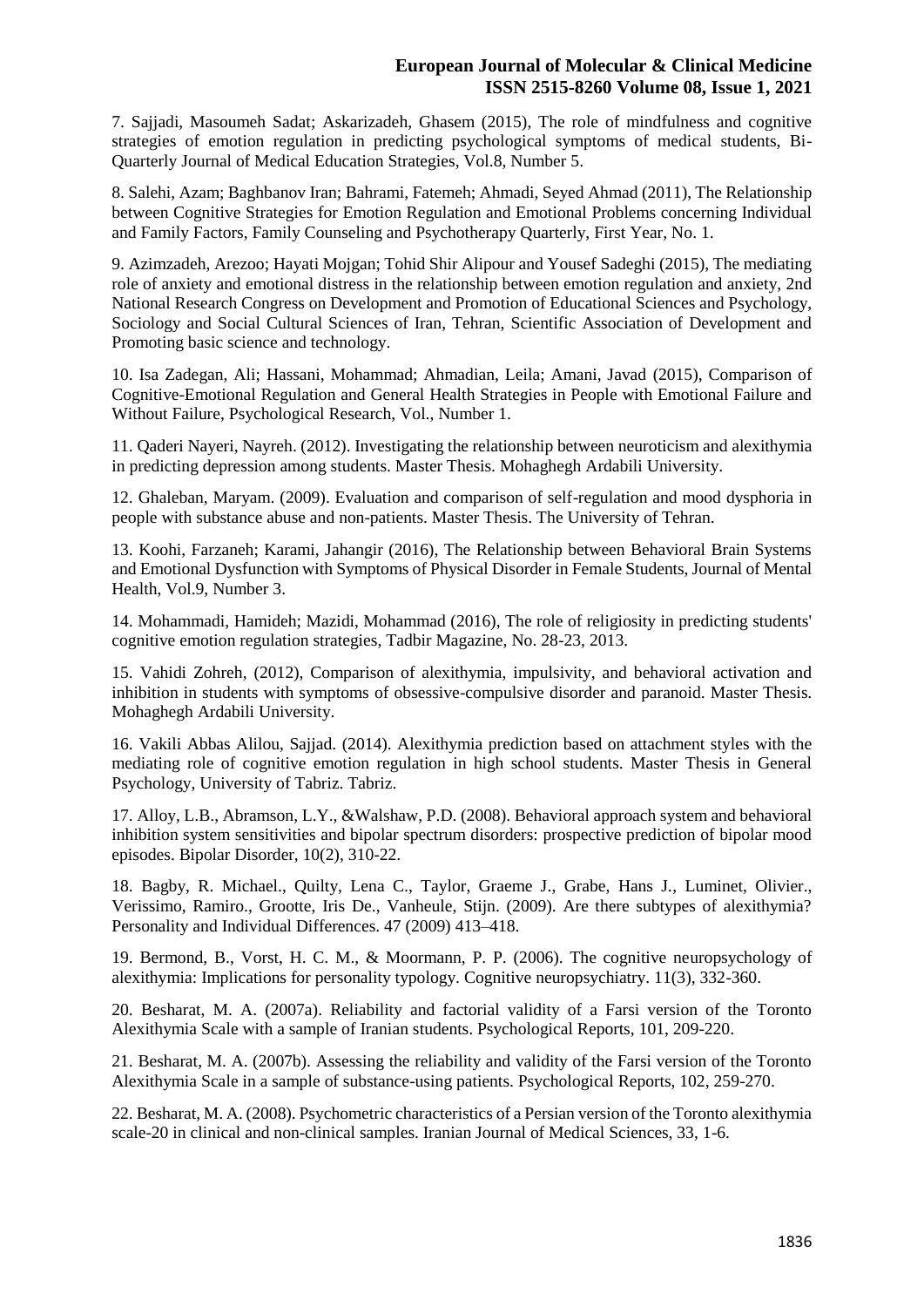23. Bohlmeijer E, Prenger R, Taal E Cuijpers, P. (2010).The effects of mindfulness-based stress reduction therapy on the mental health of adults with a chronic medical disease: A meta-analysis. J Psychosom Res. 2010;68(6):539-44.

24. De Gucht, V., & Fischler, B. (2002). Somatization: a critical review of conceptual and methodological issues. Psychosomatics, 43, 1–9.

25. Faragi, F., Namdari, S., & Nazemi, A. (2012). Demographic characteristics of the somatoform patient and some reasons related to that in hospitalized patients in Ghods hospital. Forth psychosomatic international congress. [Persian].

26. Feldman, Marc D. (2004). Playing Sick? Untangling the Web of Munchausen Syndrome, Munchausen by Proxy, Malingering, and Factitious Disorder. Brunner-Routledge. p. 288.

27.Garnefski N, Kraaij V (2006). Relationships between cognitive emotion regulation strategies and depressive symptoms: A comparative study of five specific samples. Personal Individual differences. 2006;40(8):1659–69.

28. Garnefski N, Van den Kommer T, Kraaij V, Teerds J, Legerstee J, Onstein E.(2002). The relationship between cognitive emotion regulation strategies and emotional problems: Comparison between clinical and a non-clinical sample. Euro J Personal. 2002;16(5):403-20.

29. Ghorbani, Fatemeh., Khosravani, Vahid., Jamaati Ardakani, Razieh., Alvani, Amin. (2017). The mediating effects of cognitive emotion regulation strategies on the relationship between alexithymia and physical symptoms: Evidence from Iranian asthmatic patients. Psychiatry Research 247 (2017) 144–151.

30. Granefski, N. & V. Kraaij (2006). "Cognitive Emotion Regulation Questionnaire-Development of a Short 18-Item Version (CERQ-Short)". Personality and Individual Differences, 41, 1045-1053.

31. Granefski, N. & V. Kraaij (2006). "Cognitive Emotion Regulation Questionnaire-Development of a Short 18-Item Version (CERQ-Short)". Personality and Individual Differences, 41, 1045-1053.

32. Gresham D, Gullone E. (2012). Emotion regulation strategy use in children and adolescents: The explanatory roles of personality and attachment. Personal Individ Differ, 2012;52(5):616-62.

33. Gupta, D, & Perez-Edgar, K. (2011). The role of temperament in somatic complaints among young female adults. Journal of health psychology, 17(1), 26-35.

34. Gupta, D, & Perez-Edgar, K. (2011). The role of temperament in somatic complaints among young female adults. Journal of health psychology, 17(1), 26-35.

35. Jazaieri H, Morrison AS, Goldin PR. Gross JJ. (2015). The role of emotion and emotion regulation in social anxiety disorder. Curr Psychiatry Rep. 2015;17(1):5-31.

36. Jones, Robert, Carmel Harrison, and Melany Ball (2008). "Secondary Handicap & Learning Disability: A Component Analysis." Mental Health and Learning Disabilities Research and Practice, 2008, 5, 300-311.

37. Karukivi, M. (2011). Alexithymia and Eating Disorder symptom in Adolescent, The journal of Treatment & prevention .18(3).226-238.

38. Khosravani, Vahid., Alvani, Amin, Sharifi Bastan, Farangis., Ardakani Jamaati, Razieh, Akbari, Hedayat. (2016). The Alexithymia, Cognitive emotion regulation, and physical symptoms in Iranian asthmatic patients. Personality and Individual Differences, Volume 101, Pages 214-219.

39. Kleinstäuber M, Gottschalk J, Berking M, Rau J, Rief W. (2016). Enriching Cognitive Behavior Therapy with Emotion Regulation Training for Patients with Multiple Medically Unexplained Symptoms (ENCERT): Design and implementation of a multicenter, randomized, active-controlled trial. Contemp. Clin. Trials 47, 54–63.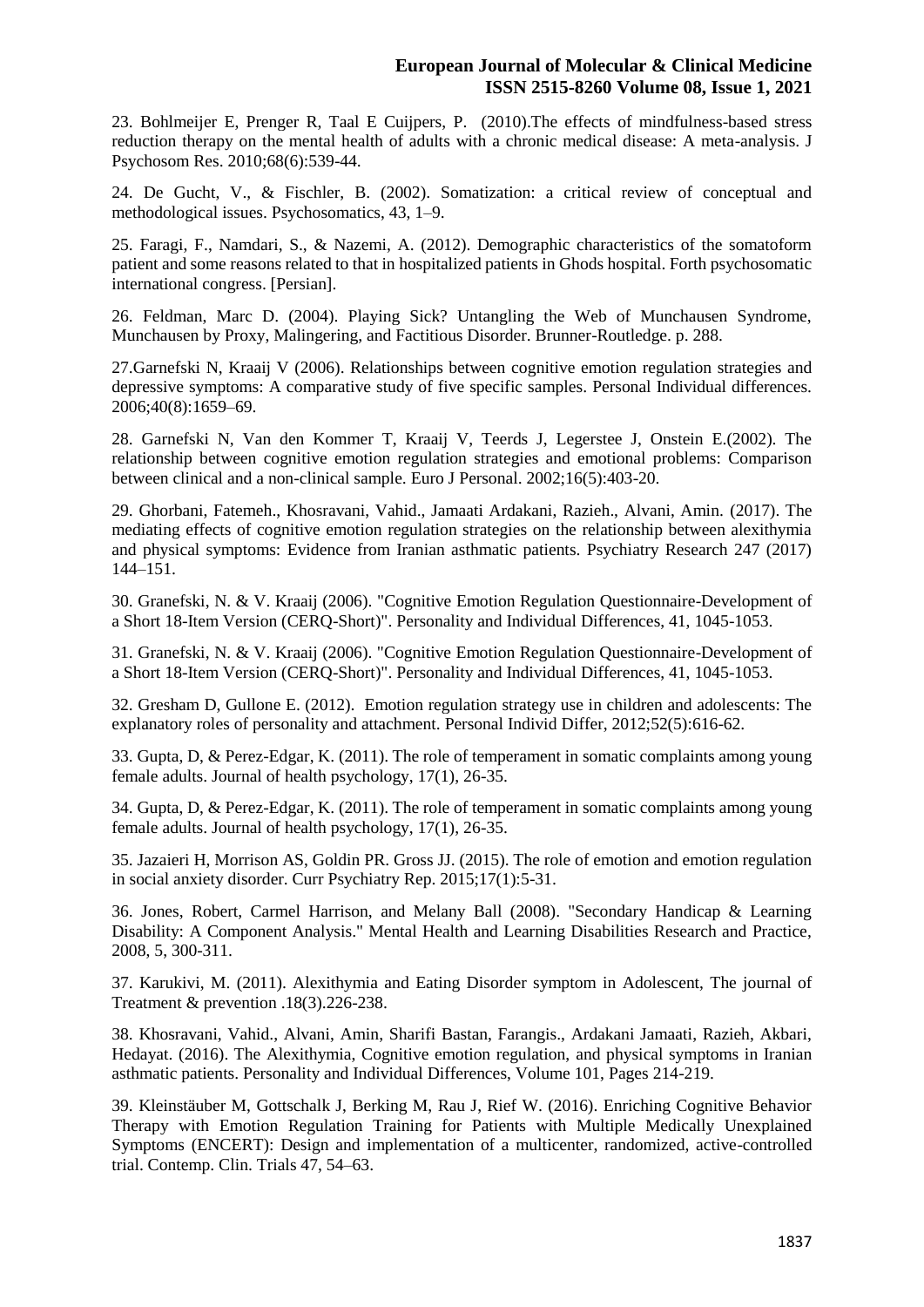40. Kooiman, Gerardus., Bolk, Jan Hendrik., Brand, Ronald., Rooijmans, Harry G, M. (2011). Is Alexithymia a Risk Factor for Unexplained Physical Symptoms in General Medical Outpatients? Psychosomatic Medicine 62:768 –778.

41. Lane, R. D., Sechrest, L., Riedel, R., Shapiro, D., & Kaszniak, A. W. (2000). Pervasive emotion recognition deficit is common to alexithymia and the repressive coping style. Psychosomatic medicine, 62, 492-501

42. Lazarus h., Folk man R S.(2004). Stress, appraisal, and coping. Springer. New York; 1984. P. 183- 5.

43. Mark A. Lumley., Lynn C. Neely, Amanda J. Burger. (2010). The Assessment of Alexithymia in Medical Settings: Implications for Understanding and Treating Health Problems. J Pers Assess. 89(3): 230–246.

44. Martínez MP, Sánchez AI, Miró E, Lami MJ, Prados G, Morales A. (2015). Relationships between physical symptoms, emotional distress, and pain appraisal in fibromyalgia: the moderator effect of alexithymia. J. Psychol. 149 (2), 115–140.

45. Mattila, A. K., Salminen, J. K., Nummi, T., Joukamaa, M. (2006). Age is strongly associated with alexithymia in the general population. Journal of psychosomatic research, 61, 629-635.

46. Meijer, D. F., Digen, A., & Lansen, J. (2006). Alexithymia: a challenge to art therapy, the story of Rita. The Artin psychology, 33, 167-179.

47. Mennin DS, Holaway RM, Fresco DM, Moore MT, Heimberg RG. (2007). Delineating components of emotion and its dysregulation in anxiety and mood psychopathology. Behav Ther. 2007;38(3):284– 302.

48. Millon, T., & Davis, R. (2001). Personality disorders in modern life. New York: Wiley.

49. Nolen-Hoeksema S, Stice E, Wade E, Bohon C. (2007) Reciprocal relations between rumination and bulimic, substance abuse, and depressive symptoms in female adolescents. J Abnorm Psychol. 2007;116(1):198–207.

50. Parker, J. D. A., Taylor, G. J., & Bagby, R. M. (2001). The relationship between emotional intelligence and alexithymia. Personality and Individual Differences, 30, 107-115.

51. Pedrosa Gil, F., Ridout, N., Kessler, H., Neuffer, M., Schoechlin, C., Traue, H.C., Nickel, M., 2009. Facial emotion recognition and alexithymia in adults with somatoform disorders. Depress. Anxiety 26 (1).

52. Roberton T, Daffern M, Bucks RS. (2012). Emotion regulation and aggression. Aggress Violent Behav. 2012;17(1):72-82.

53. Rose, D. (2002). Theory and treatment of alexithymia: An affect theory perspective. Ph.D. Dissertation, Michigan State University.

54. Schendrey A, Hillert A. (2011). Burnout in anesthesia and intensive care medicine\_part 2: Epidemiology and importance for the quality of care. Anestesis. . 1-8.

55. Staff, Mayo Clinic. (2011). "Munchausen Syndrome." Mayo Clinic. Mayo Foundation for Medical Education and Research, 13 May 2011. Web. 11 Apr. 2013.

56. Taylor, G. J. & Bagby, M. (2004). New trends in alexithymia research. Psychotherapy and Psychosomatics, 73, 68-77.

57. Vanheule, S., Verhaeghe, P., Desmet, M. (2010). The Observer Alexithymia Scale: A Reliable and Valid Alternative for Alexithymia Measurement? Journal of Personality Assessment. 92 (2), 175-185.